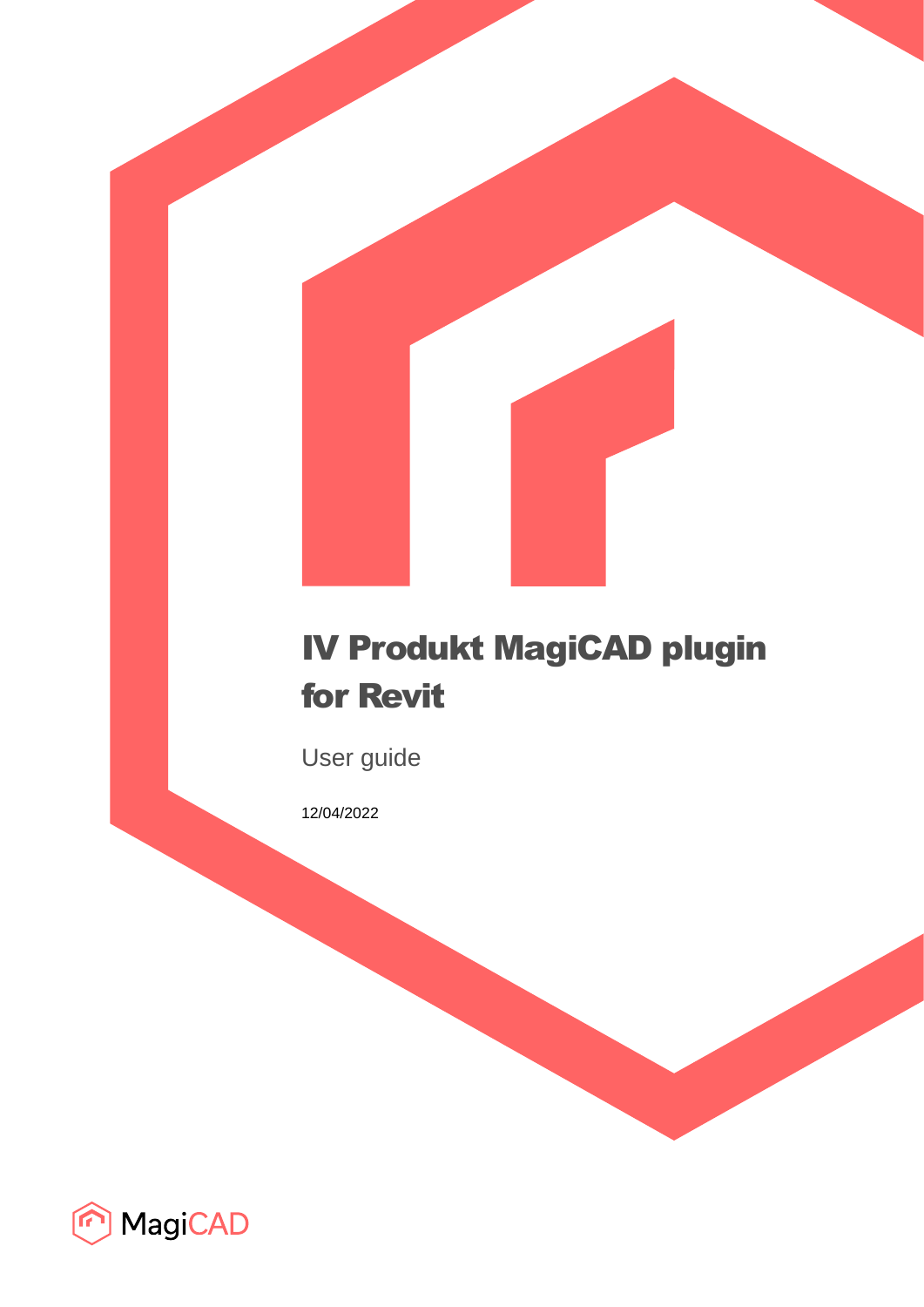

# **Content**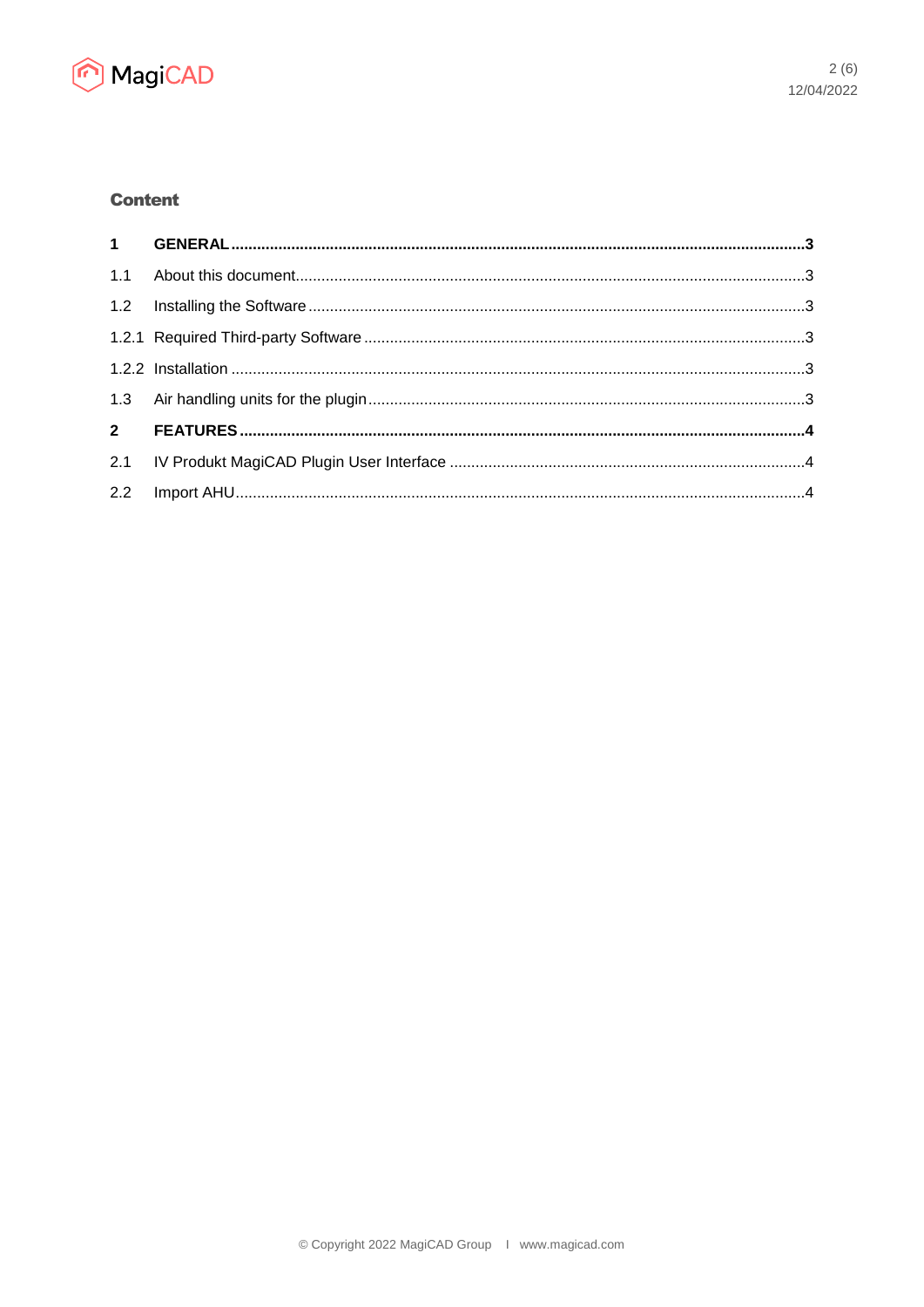

## 1 General

## 1.1 About this document

This document contains instructions on using *IV Produkt MagiCAD plugin for Revit*. The plugin is a CAD extension application for importing air handling units into Revit and MagiCAD for Revit from IV Produkt Designer application.

## 1.2 Installing the Software

#### 1.2.1 Required Third-party Software

IV Produkt MagiCAD plugins work with the following MagiCAD for Revit versions:

#### **Revit**

• Revit 2018 - 2023

#### **MagiCAD (optional)**

- MagiCAD for Revit 2022 (with Revit 2018 2022)
- MagiCAD for Revit 2023 (with Revit 2019 2023)

#### 1.2.2 Installation

- 1. Download setup file from <https://portal.magicad.com/download/ProductSearch?searchStr=IV%20Produkt&categoryId=3>
- 2. Install IV Produkt MagiCAD plugin for Revit.

Administrator privileges are recommended for the installation.

## 1.3 Air handling units for the plugin

The air handling unit must be configured in the IV Produkt Designer application before using the plugin.

The plugin receives the air handling unit data from the IV Produkt Designer application in the transfer file (file extension is MAH). The transfer file must be saved somewhere where the plugin can use it.

The transfer file can contain more than one air handling unit at a time.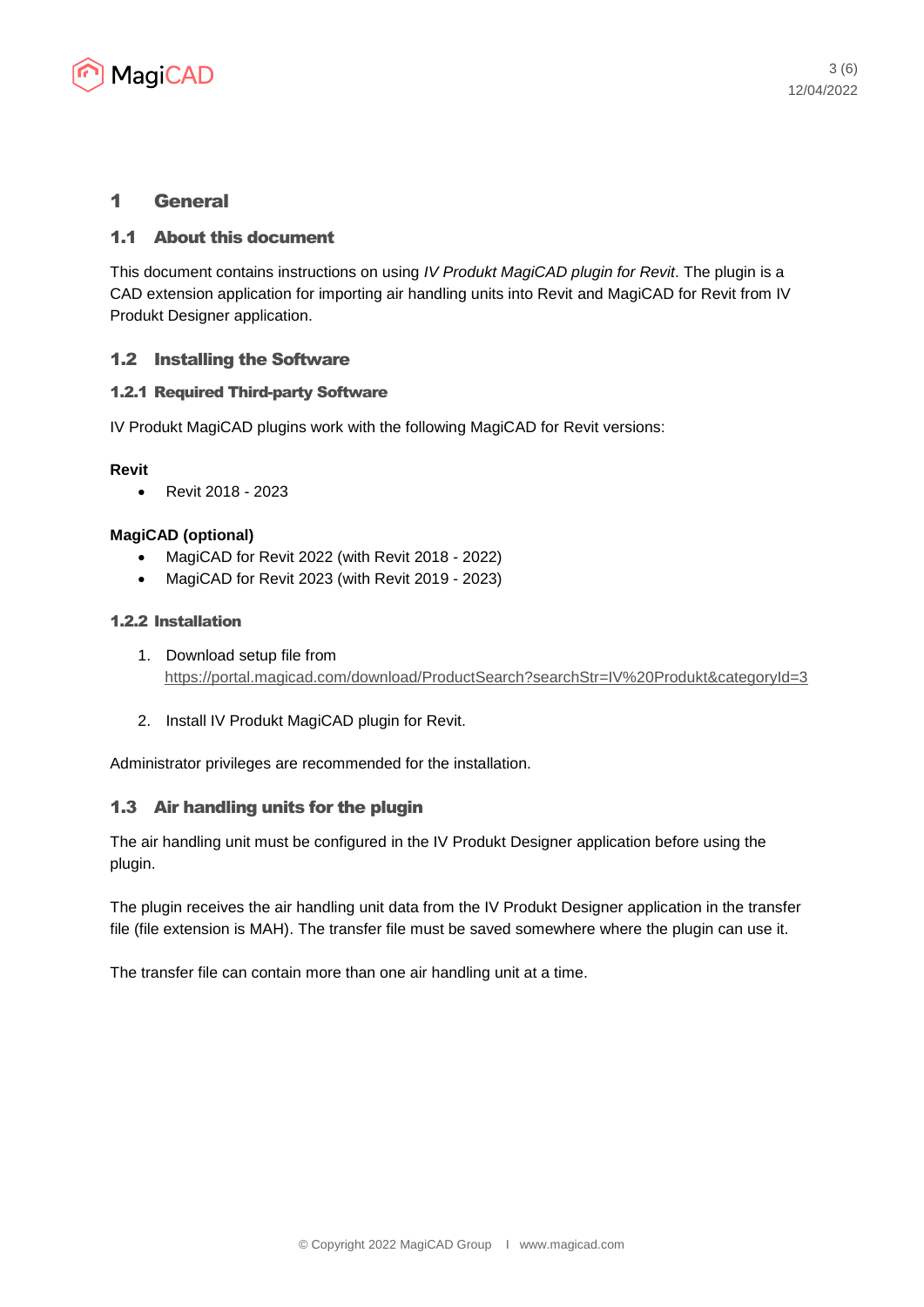

## 2 Features

## 2.1 IV Produkt MagiCAD Plugin User Interface

The plugin can be found in *Add-Ins* menu in Revit.



## 2.2 Import AHU

This feature allows the plugin user to select a transfer file (\*.MAH) and import the air handling unit(s) to Revit and MagiCAD for Revit.

Before the *Import AHU* feature from the plugin is used, the air handling unit(s) needs to be first exported from the IV Produkt Designer application.

The user of the IV Produkt Designer application and the plugin can be a different person.

Follow these steps for importing a IV Produkt air handling unit into MagiCAD/Revit.

1. Click *Import AHU* button from Add-Ins ribbon panel in Revit.



2. Select the MAH file from the file dialog.

| $\mathbb{R}$ Open                                     |                                      |                                                          |                 |                 |                              |             | X            |
|-------------------------------------------------------|--------------------------------------|----------------------------------------------------------|-----------------|-----------------|------------------------------|-------------|--------------|
| $\rightarrow$<br>$\ddot{\phantom{1}}$<br>$\checkmark$ | ⇒                                    | This PC $\rightarrow$ Documents $\rightarrow$ IV Produkt | $\checkmark$    | $\circ$         | $\circ$<br>Search IV Produkt |             |              |
| Organize $\star$                                      | New folder                           |                                                          |                 |                 |                              | 6≣ ≁<br>Ш   | $\bullet$    |
| <b>V</b> Quick access                                 | ∧                                    | $\widehat{\phantom{a}}$<br>Name                          | Date modified   | Type            |                              | <b>Size</b> |              |
| $\Box$ Desktop                                        | ⊀                                    | IV Produkt - Demo AHU.mah                                | 30.11.2021 9:11 | <b>MAH File</b> |                              | 33 KB       |              |
| $\bigtriangledown$ Downloads $\bigtriangledown$       |                                      |                                                          |                 |                 |                              |             |              |
| ■ Documents ★                                         |                                      |                                                          |                 |                 |                              |             |              |
| $\blacksquare$ Pictures                               | ★                                    |                                                          |                 |                 |                              |             |              |
| <b>Projects</b>                                       | $\star$                              |                                                          |                 |                 |                              |             |              |
| MagiCAD                                               | ★                                    |                                                          |                 |                 |                              |             |              |
| <b>I</b> Tools                                        | オッ                                   |                                                          |                 |                 |                              |             |              |
|                                                       | File name: IV Produkt - Demo AHU.mah |                                                          |                 |                 | MagiCAD Ahu File (*.mah)     |             | $\checkmark$ |
|                                                       |                                      |                                                          |                 |                 | Open                         | Cancel      |              |
|                                                       |                                      |                                                          |                 |                 |                              |             | al,          |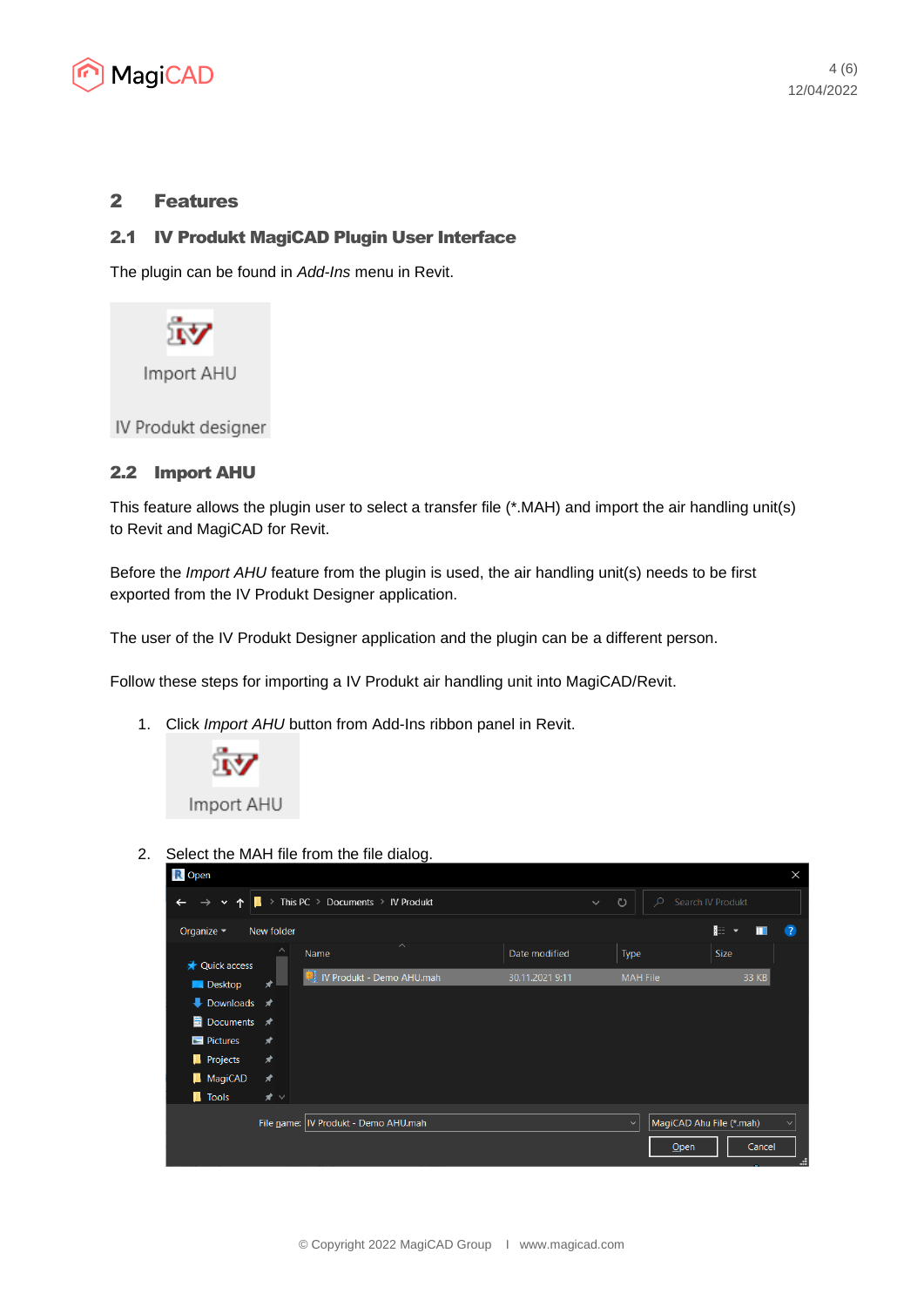

3. After clicking the *Open* button, the plugin reads the transfer file (\*.MAH) and loads the air handling unit(s) to the installation dialog.



The geometry of the product is displayed on the top right side. The product can be zoomed with the mouse wheel.

Before installing the product to the Revit or MagiCAD for Revit, the systems can be selected for each duct connection. The systems for each duct connections are read from the active Revit project. The duct system selections are not mandatory at this point.

The installation height (offset) of the product can be defined in the installation dialog. The offset value can be changed later in Revit.

Please notice that it is possible to uncheck *Insert* checkbox in case you want to exclude some of the air handling units from the insert operation.